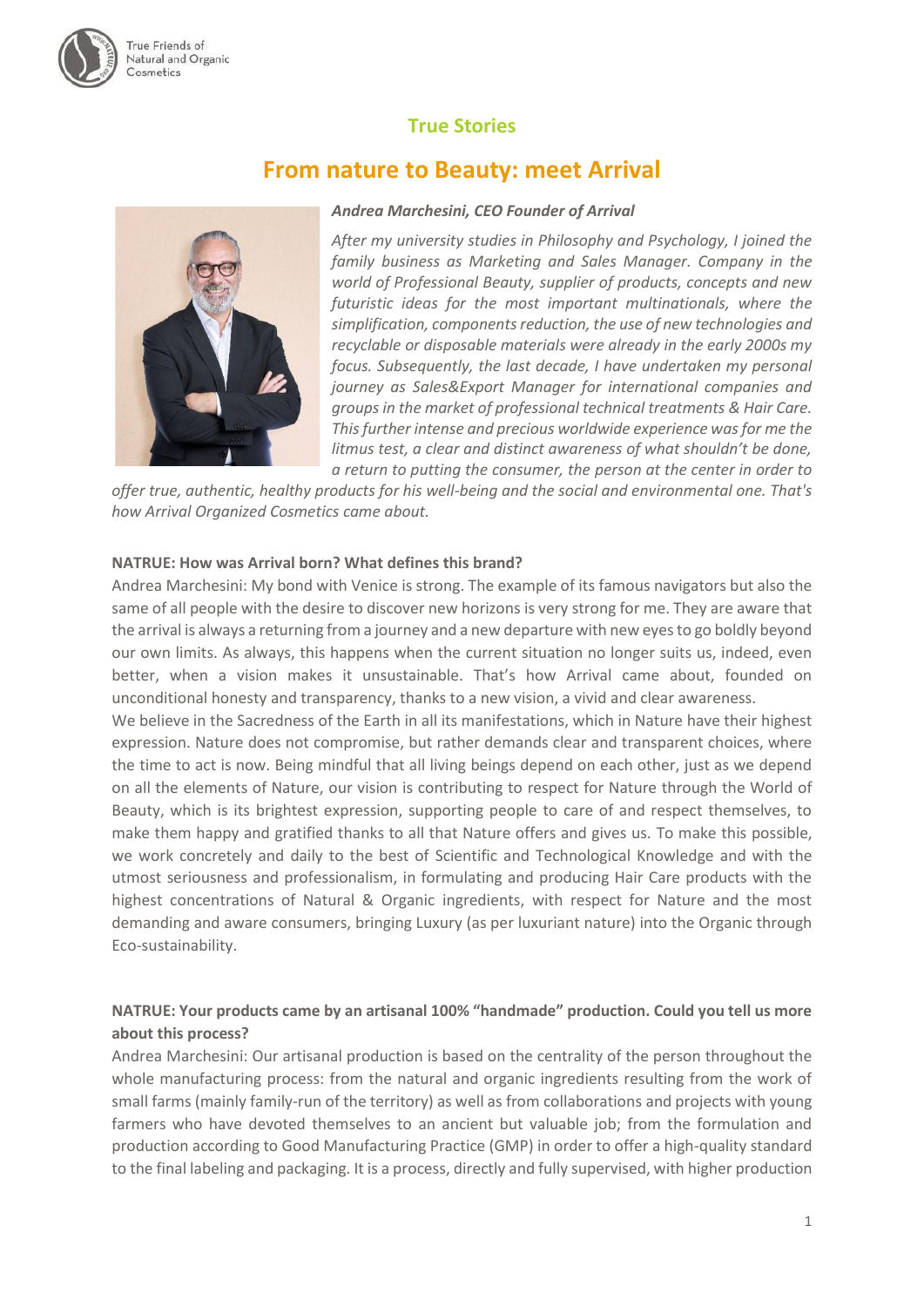

times and lower output volumes compared to the industrial one but with flexible and precise management skills. Compared to the industry, the relationship between hands (people) and industrial equipment is reversed: the equipment and capital goods are cutting edge but, even if essential, very limited compared to human labor in the process. Therefore, each product made in our laboratory expresses the nature and passion of the people who work on it. Real people know how to convey love and care to what they do every day. Quality, authentic original artisanal work- much more than a craftalso a passion.

# **NATRUE: Sustainability plays a key role in Arrival, for example, with packaging. How do you supervise it?**

Andrea Marchesini: Absolutely. If at the beginning the concept of sustainability was intrinsically linked to that of environmental protection, in recent years it has reached a broader meaning that considers, in addition to the environmental dimension, also the economic and social ones. The activities of United Nations, WTO, International environmental agreements and protocols, the European Green Deal and the establishment of the new Minister for Ecological Transition are an example and guide for all the actions that can be implemented by institutions, companies, individuals' people. We at Arrival are fully committed to playing our part. This is why I willed to mention Dietrich Bonhoeffer in the company presentation: "The test of the morality of a society is what it does for its children." Producing ETHICAL cosmetics is the best possible contribution for us. For this reason, packaging is a topic and a process carefully evaluated by Arrival. The goal, in harmony with our principles of Social and Environmental Responsibility, was to find best materials in terms of recyclability, sustainability, and energy saving. But the main goal was to look for solutions of biodegradable or even compostable materials for the bottle. Unfortunately, the state of the art is not ready yet, but we are confident in the future development of research and the application of new technologies. Nevertheless, we have obtained and used the best that the manufacturing companies can offer today: completely safe, from 100% recycled material to keep plastic and paper in use for as long as possible into a recycling circular loop system. However, we remain in watchful waiting: our goal now is compostable packaging.

#### **NATRUE: How is Arrival adapting to new trends and consumer demands?**

Andrea Marchesini: I consider the consumer a partner, a member of the family. So, the question is not how to follow and satisfy the demands of consumers but how to manage a common path together. Basically, we are all around the same table and our concept is to share and not to offer. I think it is right nowadays to overcome the dichotomy between those who produce and offer products and those who demand and consume them where the key has always been to meet the desires and requests of consumers. This is an outdated scheme for me, -not to mention useless. If things are not perceived as an organic whole, the ecological and social transaction goals will not be achieved. The consumer asks for the same things we ask for because we are all consumers, and we all live in the same socioeconomic-environmental context. What do we all want? Safe, sustainable, and environmentally friendly products and services, with transparent and honest communication, healthy and effective, especially true, where all the people involved are satisfied, respected, and valued. The centre is always the person and the environment we live in.